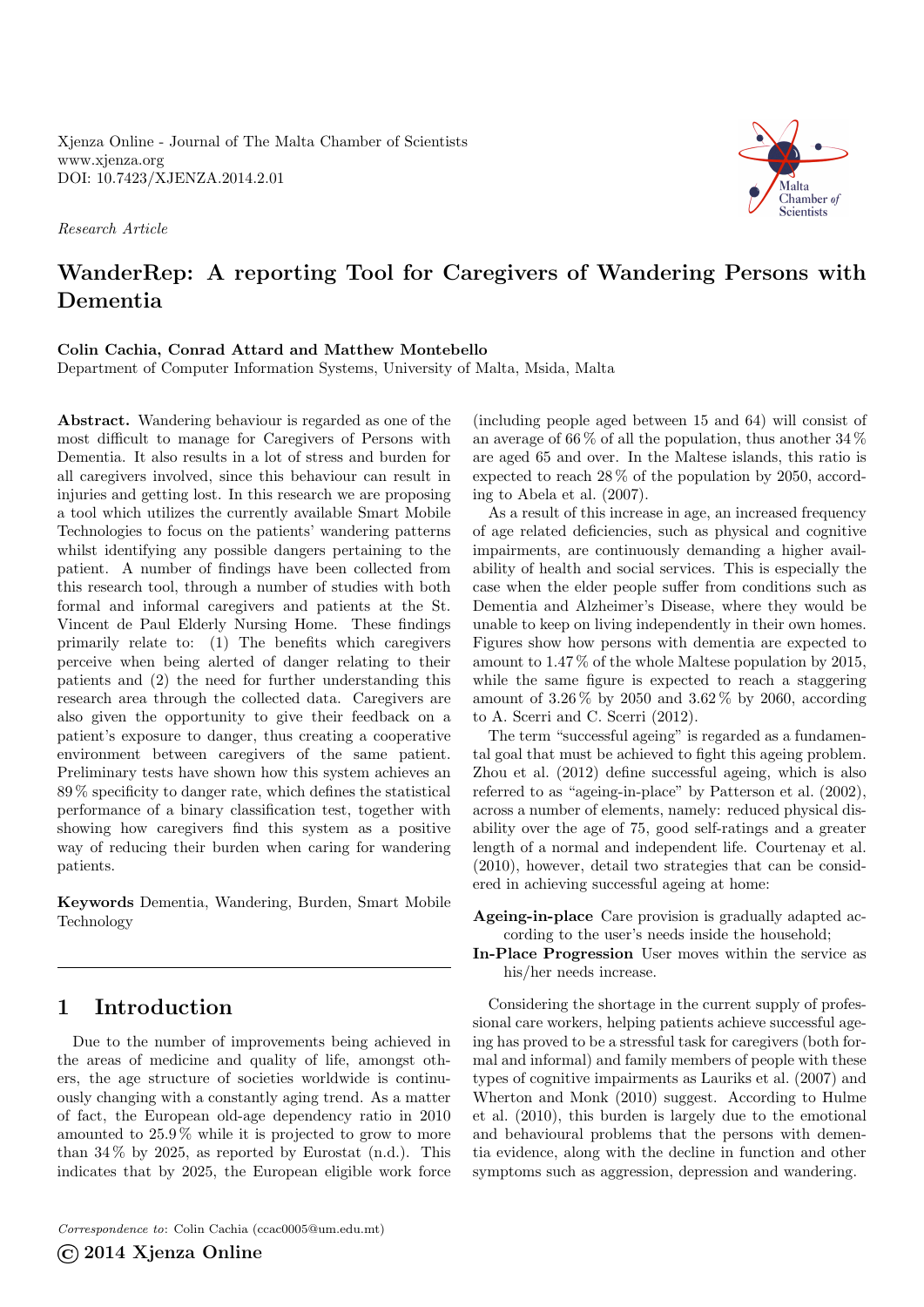### 2 Dementia

Dementia can be divided into several types of conditions, which all include a degree of cognitive decline that influences a patient's ability to conduct activities of daily living. These include, amongst others: Alzheimer's disease, Vascular Dementia and Pick's Disease. Moreover, the condition can be divided into three main stages, each having different characteristics: Mild/Early which usually takes 2-4 years until the patient progresses to the next stage, Moderate which can take 2 up to 10 years and Severe which can endure 1 to 3 or more years (Alzheimer'sAssociation, [2011\)](#page-5-9).

The caring of persons with dementia mainly involves the attending and supervision of everyday needs, together with the management of behavioural problems. The latter are in fact the most recurring issues when caring for a patient diagnosed with dementia, and require constant supervision since the person involved may end up disoriented, unable to express his/her feelings, and end up behaving disruptively. These behaviours can range from repeatedly asking the same questions to having more aggressive actions such as hitting, biting and screaming (WHO, [2012\)](#page-5-10). Although not every person suffering with dementia resorts to these types of behaviours, all may face vulnerabilities to low frustration tolerance, impaired judgment, apathy and inability to initiate tasks as Zimmerman [\(2001\)](#page-5-11) notes. On the other hand, Wherton and Monk [\(2010\)](#page-5-7) note how persons with mild dementia face difficulties when conducting multi-step tasks due to memory impairment. Biswas et al. [\(2010\)](#page-5-12) confirm this issue and state that conducting these daily tasks becomes problematic even though they are physically capable of doing them correctly. This matter is made worse when the patient is not capable of remembering the correct steps required in Activities of Daily Life (ADL), such as grooming, bathing, eating and taking medication on time. Mild dementia can also affect more complex activities, such as tidying, cooking and financial calculations. This concern raises the need for personal assistance and residential care in order to fight consequences such as diminished quality of life, poor self-esteem and anxiety (Hoey et al., [2011\)](#page-5-13).

Apart from the several everyday activity functional deficiencies, Douglas et al. [\(2011\)](#page-5-14) notice how cognitive decline also brings about a number of safety concerns this may cause persons with dementia, such as forgetting items on a stove and taking medication too frequently.

# 3 Wandering Behaviour

Research in the area of wandering has resulted into a number of definitions, most notably the one defined by Hermans et al. [\(2007\)](#page-5-15), who explains Wandering as a set of issues related to people with dementia walking inside or away from home, with health risks related to injury, weight loss, early institutionalisation, decline of language skills, premature mortality and therefore higher caregiver burden. Another highly cited definition is given by Algase [\(2006\)](#page-5-16) who describes the behaviour as one which incorporates, at a minimum, the amount of walking or wandering, spatial disorientation and eloping behaviour. The review by Algase also shows a relationship between agitation and wandering with these patients. Wandering can be considered as one of the most frequent and possibly hazardous behaviour malfunctions in persons with dementia, as illustrated by Vuong et al. [\(2011\)](#page-5-17). This behaviour terminology combines a number of different complex actions without each having a reason in particular, as Faucounau et al. [\(2009\)](#page-5-18) state. In accordance with this statement, Robinson et al. [\(2007\)](#page-5-19) argue that there is no distinct definition for wandering, which is also dubbed as agitation or agitated behaviour and can be described according to geographical pattern, typology and neurocognitive deficits. Despite this claim, Algase [\(2006\)](#page-5-16) reviewed literature in the area and came up with the most cited definition of wandering behaviour, as quoted below:

"Wandering is a syndrome of dementia-related locomotion behaviour having a frequent, repetitive, temporallydisordered, and/or spatially disoriented nature that is manifested in lapping, random, and/or pacing patterns, some of which are associated with eloping, eloping attempts, or getting lost unless accompanied."

While wandering is still considered as dangerous and a source of distress for carers, its main consequences can also be beneficial for persons with dementia. In fact, wandering can be considered as a form of exercise which can help in the patient's blood circulation, amongst other benefits, as Robinson et al. [\(2007\)](#page-5-19) suggest.

Despite these benefits, Faucounau et al. [\(2009\)](#page-5-18) argue that caregivers (both formal and professional) find it very unsafe for their patients to wander on their own, since they will be more likely to stray outside, get physically hurt and even face deadly situations. On the other hand, Douglas et al. [\(2011\)](#page-5-14) state that the prospect of injuries from wandering was found to be low as compared to the injuries suffered by the same types of patients in other situations, such as falls. Siders et al. [\(2004\)](#page-5-20) explain how frequent wanderers face a considerably larger chance of falling, having hip fractures, facing home placement and making use of physical restraints.

The hazards from wandering can be further measured when compared to the likelihood of injury from fire and burns, where wandering behaviour was found to present a greater risk to the persons with dementia themselves. Douglas et al. [\(2011\)](#page-5-14) also show how wandering behaviour is still reported as the most common safety problem by caregivers, whilst increased caregiver rigour is a direct result of increased patient wandering situations.

Although research has highlighted a number of hazards related to wandering, this research required further evidence of the problems which caregivers face in their day to day jobs. The section below introduces the research conducted with both caregivers and persons with dementia to achieve this goal.

## 4 Methodology

#### 4.1 Participants and Instrumentation

For the purpose of this research, two main events were organised in order to gather the necessary data and elements required by this work. These events involved; (1) A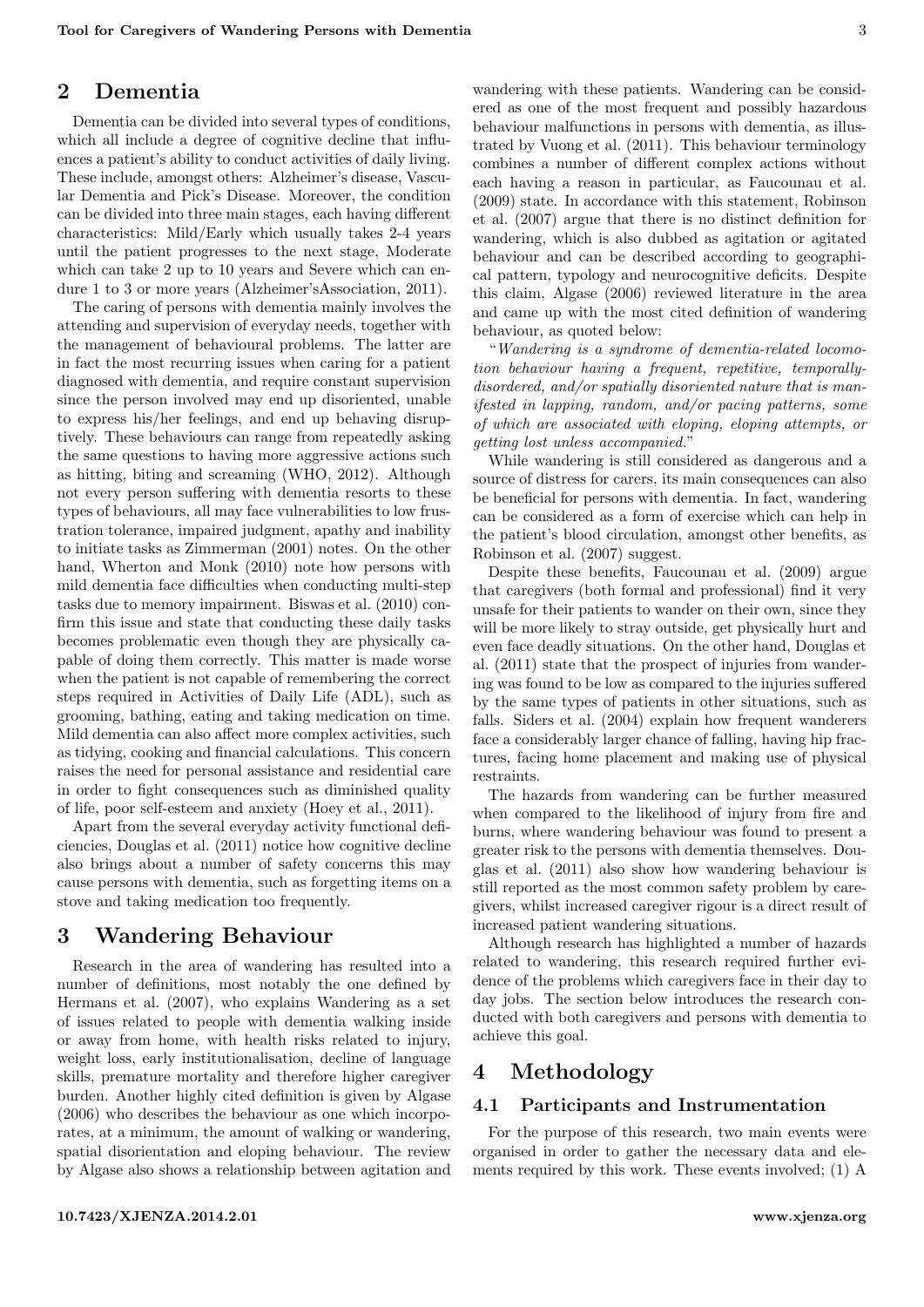Workshop with Dementia Caregivers, and (2) Pilot Study with Dementia Patients.

The workshop was primarily organised to gather first hand insight into what care giving on a daily basis means. This helps in understanding the problems associated with patients with dementia , especially those with wandering behaviour. On the other hand, the aim of the Pilot Study was twofold: It provided the possibility of collecting wandering and movement data related to a Person with Dementia (PwD) inside the care home, as well as the opportunity to conduct interview and feedback sessions with Caregivers themselves who were given a demonstration of the final prototype and asked to evaluate the system.

The first workshop with Dementia Caregivers was organised in St. Julian's, Malta, and attracted a total of 16 formal and informal caregivers. The attendees were first given an overview of the current limitations found in research with regards to caring for dementia patients. During the second part of this workshop, attendees were offered the opportunity to contribute with their experiences and discuss ways in which their troubles might be alleviated through the use of technology.

The second event was conducted over a period of 5 days at the St. Vincent de Paul Residence in Marsa, Malta. A total of 5 Professional Caregivers participated in this study, where a prototype of the system was presented for their use. This proptotype utilised wandering pattern data collected from a Dementia Patient inside the ward during the same study. This data was collected by using indoor wireless signal Received Signal Strength (RSS) fingerprinting for indoor positioning, by using a Smartwatch device capable of recording location data relating to the patient. Caregivers were given examples of/how the system reacts to irregular wandering patterns displayed by the patients.

## 5 Smart mobile technology

With the utilisation of the latest smart technologies, Information and Communication Technology (ICT) can become a significant player in the creation of intelligent and automated home environments which help the elderly in their day-to-day lives while still sustaining their independence and self-sufficiency despite their ageing process.

Research has achieved the objective of ageing-in-place in a number of cases through Context Awareness, which forms part of the latest generation of computing, known as Ubiquitous Computing. This vision, otherwise known as pervasive computing, knows its foundation in research by Weiser [\(1991\)](#page-5-21). He described this concept as one where technologies vanish into the structure of objects which people use for everyday tasks, in a way which makes it unnoticeable to its users. When this vision was published, the required technology wasn't available and eventually the vision did not materialise. However, with the advancing developments in computer hardware, sensors and their networking capabilities, Wieser's vision is becoming even more possible to emerge, as Satyanarayanan [\(2001\)](#page-5-22) explains.

Pervasive computer systems need to continuously exploit information about the situation of their users, or the state

of the actual system in order to make adaptations to their behaviour. These functions contribute to another concept of visions: those of context-aware systems, which according to Mark Wieser, will make the vision of pervasive computing possible. In fact, he describes it as a vision of personal computing through which future living environments are infused with non-interfering, seamlessly operating services which are readily available upon user's request (Weiser, [1991\)](#page-5-21).

### 6 WanderRep

Given the highly stressful task of managing wandering dementia patients, WanderRep, as a tool, aims to help both the caregiver in managing a patient more effectively and the patient being safeguarded against possible dangers. This work utilises Mobile Computing to ultimately achieve the pre-determined objectives. In this type of model, where the computer in question is expected to be portable and transported with the user, a number of limitations arise. This is mainly due to the restricted nature of currently available mobile devices with regards to hardware specifications such as storage capacities and processing power. This work is thus basing its proposal on a general Client/Server Architecture, where different layers refer to particular functions within this eco-system which together work to overcome the limitations in current mobile devices while achieving the pre-set objectives. All components pertaining to each side will be analysed. These include: Patient Mobility Layer, Distributed Database Layer, Machine Learning Layer, Service Layer, Caregiver Mobility Layer and Client Database Layer. The overall architectural design is displayed in Figure [1.](#page-2-0)

<span id="page-2-0"></span>

Figure 1: Technical Architecture

#### 6.1 Server Side

This research extends the work of Vuong et al. [\(2011,](#page-5-17) [2011\)](#page-5-17), who propose a wandering recognition process based on a less resource intensive smartphone. Given the lack of computing resources available, this method makes use of State Prediction techniques with adaptive confidence estimation in order to predict a patient's next location, which allows for a degree of certainty when predicting a future state. When it comes to analysing the user's actual patterns, Vuong et al. apply the definition introduced by Martino-Saltzman et al. [\(1991\)](#page-5-23) in representing the user's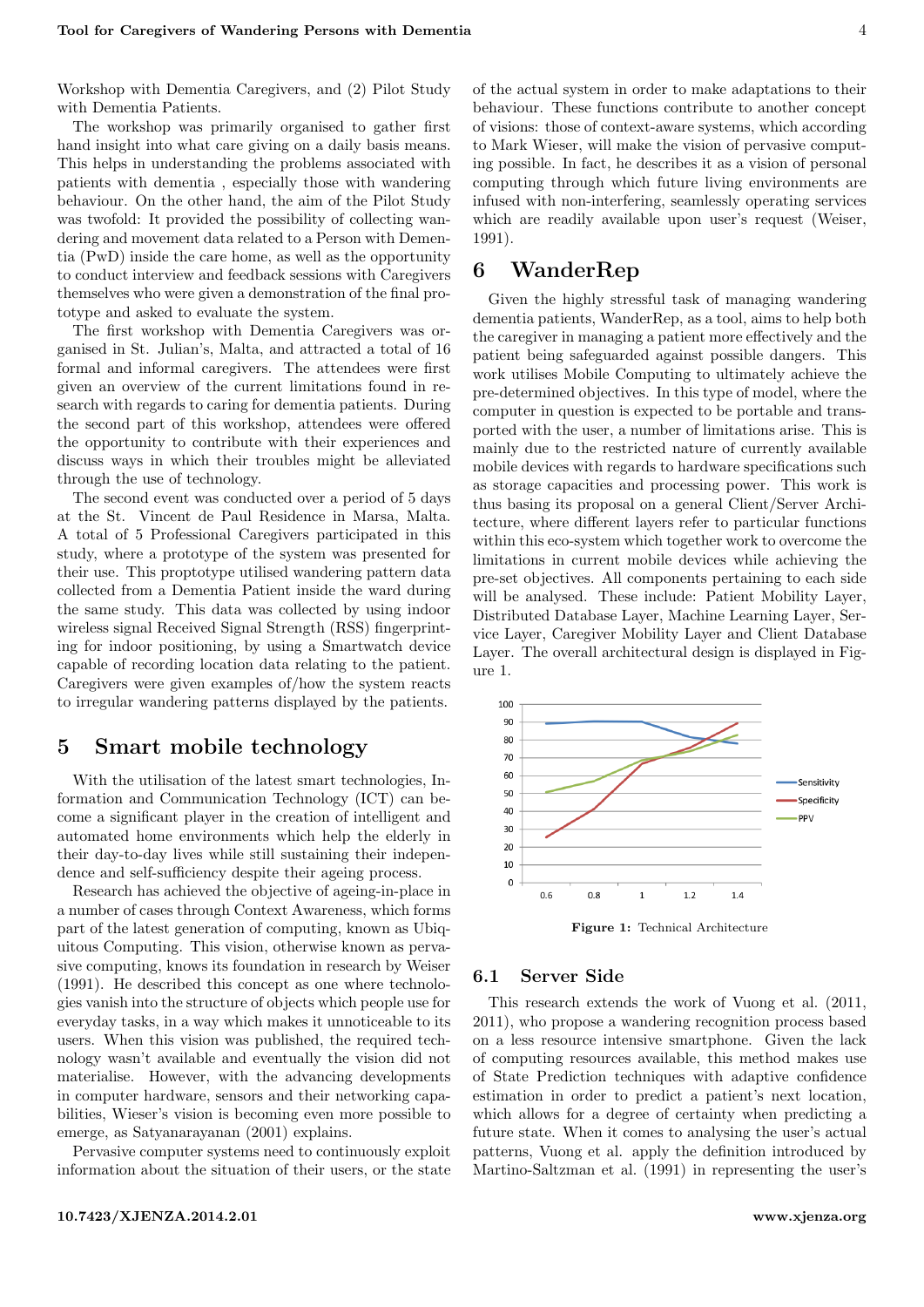movement patterns as wandering or non-wandering patterns.

Assessment of a user's state is tackled through a different approach, taking machine learning methods as a solution. The wandering detection algorithm being proposed in this work involves the inclusion of the four main features, or attributes, which ultimately are involved in building the wandering profile of a patient. Based on the types of dangers to be deduced, the features chosen for this algorithm include Location, Travel Patterns, Temperature and Activity Level. All these will be coupled with their respective Time element. This structure aims to give maximum flexibility for the system to learn the user's main traits. These will be used to model the patient's profile for abnormal event detection capabilities.

The machine learning layer being proposed in this work has the objective of providing a level of intelligence capable of understanding a patient's behaviour and habits in order to be able to detect episodes whenever the patient's behaviour is considered aberrant. This work makes use of Unsupervised Learning algorithms to provide the system with a learning ability where the patient's normal behaviours are learnt, making it possible for the system to identify and detect events when the patient's behaviour does not conform to these habits. The choice falls on Unsupervised Learning since this involves a one-class approach to learning what is normal and can be used to detect what is abnormal in the user's whole presence dataset. Since anomalous data in these scenarios is highly difficult to gather, Unsupervised Learning fits in perfectly with the requirements of this project since a patient's behaviour will be assessed based on current and historical unlabelled data. Clustering and Anomaly Detection techniques are used in this case to provide for Unsupervised Learning of a patient's patterns and the discovery of abnormal data. This approach uses X-Means for clustering of data, together with Local Density Cluster-Based Outlier (LDCOF) for detection of anomalies in the patient's behaviour.

#### 6.2 Client Side

This solution is implemented on a smart mobile device, whose main objectives are those of tracking a patient's indoor movements while being unobtrusive in the user's activities. Indoor positioning has proved to be a major research area in academia. In fact, one of the more widely accepted positioning techniques, the Global Positioning System (GPS), is efficiently used when outdoors. However, as Dale [\(2010\)](#page-5-24) and Kamel et al. [\(2011\)](#page-5-25) report, this system doesn't work inside homes and suffers from bad reception in areas with high buildings. For this reason, a system which makes use of a smart device and the available Wireless Local Area Networks (WLAN) was chosen to allow for indoor positioning. With the use of inexpensive and currently available WLAN access point location fingerprints, this implementation would be capable of detecting the location of a user by comparing the access point values with a fingerprint database of values related to particular predefined locations.

Given these requirements, the smart mobile device shall

consist of a wearable smart watch which has the capability of scanning for WLAN access points and communicating these values wirelessly to a centralised server. This solution is ideal since it allows for indoor positioning to be realised while being less intrusive to the patients during the pilot study. The smartwatch should also be running on the Android platform, which allows for the developed solution to be used across a number of other devices. Android is an open source framework, mainly designed to be used in mobile devices, and is managed by Google. Android also provides a number of development tools which includes all the libraries needed to interface with the available hardware and to deploy the application effortlessly in the smartwatch and other compatible Android devices.

# 7 Results

The Caregiver Workshop provided positive outcomes as to what caregivers perceive from the use of technology in their area, especially when related to the problems and dangers caused by their patients' wandering behaviour. One of the most significant outcomes was that of caregivers considering this type of behaviour to be one of the most stressful from their daily challenges associated with caring for people suffering from dementia. This is reflected through the 100 % of results, implying that all attendees agree with this statement.

<span id="page-3-0"></span>

Figure 2: Sensitivity, Specificity and PPV results at the different levels of threshold

With regards to one of the major indicators of wandering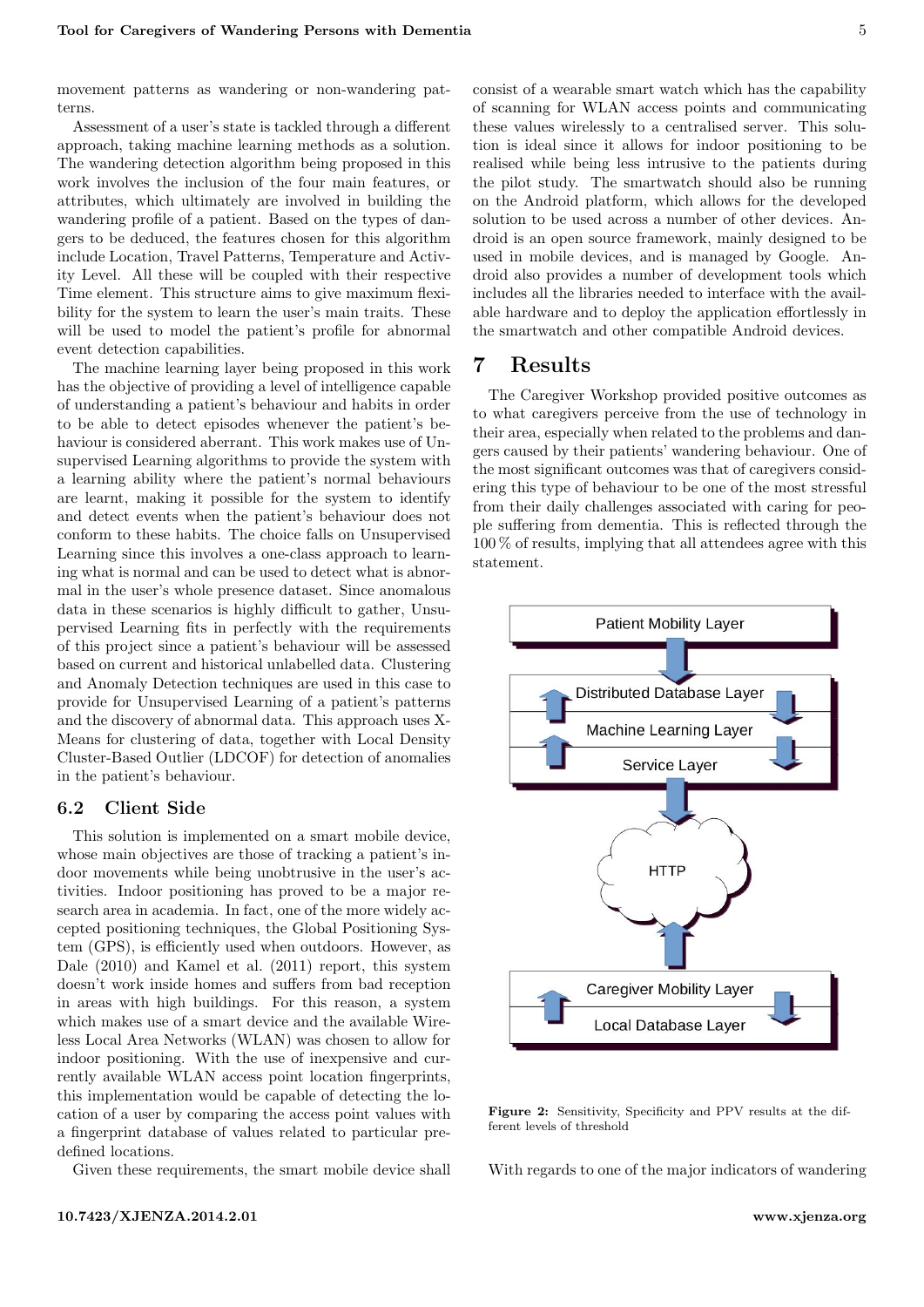behaviour, that of tracking movement of patients, caregivers also showed positive feedback. In fact, more than 75 % of respondents state that deterioration in a patient's cognitive ability is reflected through a change in daily routines, although these routines are different according to the patient. Therefore, the tracking of changes in a patient's patterns can lead to a caregiver being alarmed of any substantial changes in a dementia patient's wandering routines. From the subsequent workshops, the features found in Table [1](#page-4-0) were considered to be important for a Wandering Detection system to consider in order to identify danger associated with wandering.

<span id="page-4-0"></span>Table 1: Features and Associated Dangers identified during Caregivers' Workshop

| Feature                         | Danger                                                                                       |  |
|---------------------------------|----------------------------------------------------------------------------------------------|--|
| Location<br>Temperature<br>Time | Wandering Patterns<br>Hypothermia, Sickness<br>Sundowning, Associated time<br>with movements |  |
| <b>Activity Level</b>           | Fatigue, Chance of Wandering                                                                 |  |

The features identified as a result of the caregiver workshop were implemented into a proof of concept system which allowed formal caregivers to test a solution based on these outcomes. Moreover, five case scenarios were tested using the proof of concept, tackling the following patient situations: (a) Irregular Wandering Patterns, (b) Low Activity Levels, (c) High Activity Level, (d) Non-Compliance To Daily Activities, and (e) Irregular Ambient Temperatures. These case scenarios were tested for an indication of the Proof of Concept's success rate in determining dangers from a patient's wandering scenario. Three main values were identified in this case, namely Sensitivity and Specificity to Danger as a Binary Classification Test and a Positive Predictive Value as a precision value for true positive results. The following results listed in Table [2](#page-4-1) were achieved across the five case studies.

Table 2: Case Studies Results

<span id="page-4-1"></span>

| Sensitivity               | 78%  |
|---------------------------|------|
| Specificity               | 89%  |
| Positive Predictive Value | 83\% |

The results confirm that the five different case scenarios achieved a high specificity to danger rate at 89 %. Sensitivity reached high average scores at 78 %. This implies a high proportion of actual positives being identified as such. In this case, the system is providing high proportions when identifying real danger scenarios. This implies that fewer false alarms are generated by the system as the probability of normal activity being regarded as abnormal is lower. The precision rate in identifying dangerous scenarios, denoted as PPV, follows a similar average rate at 83 %. These results can be considered as positive due to the system's dependency on an Unsupervised Learning System for Danger Detection, as shall be explained in the following sections.

#### <10.7423/XJENZA.2014.2.01> <www.xjenza.org>

### 8 Conclusion

This paper describes in detail the framework used to conduct the work as part of this research. This work includes the design of a new wandering detection algorithm, its implementation through a technical architecture, together with its field evaluation together with experts in the area of Caregiving for Persons with Dementia.

#### 8.1 Evaluation

The evaluation process involved in this work has included two main outlooks, namely: (i) the creation of five case studies each representing a particular dangerous scenario being exposed to the patient, as identified through literature and field research, and (ii) an interview session held with caregivers of Persons with Dementia at the St. Vincent de Paul residence for the elderly.

The major outcome from this evaluation involves a high percentage of accuracy when detecting dangers, as reflected by the 78 % sensitivity to danger rate shown in Figure [2.](#page-3-0) This figure can further be improved through time as extra learning data is applied to the model within the Unsupervised Learning System. These results imply the achievability of objectives such as ageing in place and in-place progression for older adults diagnosed with Dementia when utilising Smart Mobile technologies. On the other hand, caregivers' evaluation of the final prototype involves a number of positive elements with regards to the system's modelling and utilised user interface.

Despite these advantages, caregivers also suggest further improvements with the addition of further data related to the patient, such as blood pressure levels and sugar levels, together with ways of creating a suitable cooperation environment for all formal and informal caregivers caring for the same patient.

#### 8.2 Future Research

This work utilises four main features for its learning model, namely: Temperature, Activity Level, Location and Time. These features are then modelled into the Patient Safety Wandering Profile. Given the rate by which Smart Technology is continuously progressing, increasing capabilities and sensors along the way, future research may include more features related to body sensors, such as tilt, blood pressure and body temperature. Moreover, security with regards to the sensitive nature of the data handled by these sensors also needs to be tackled in future work.

#### 8.3 Constraints and Limitations

The major constraints in this research are related to the availability of resources, both human and technical. Apart from lacking the availability of both professional and formal caregivers. More accurate indoor positioning methods are also a limit on this research. A point of mention is also required for the difficulty encountered when conducting research with the vulnerable subjects specified in this work.